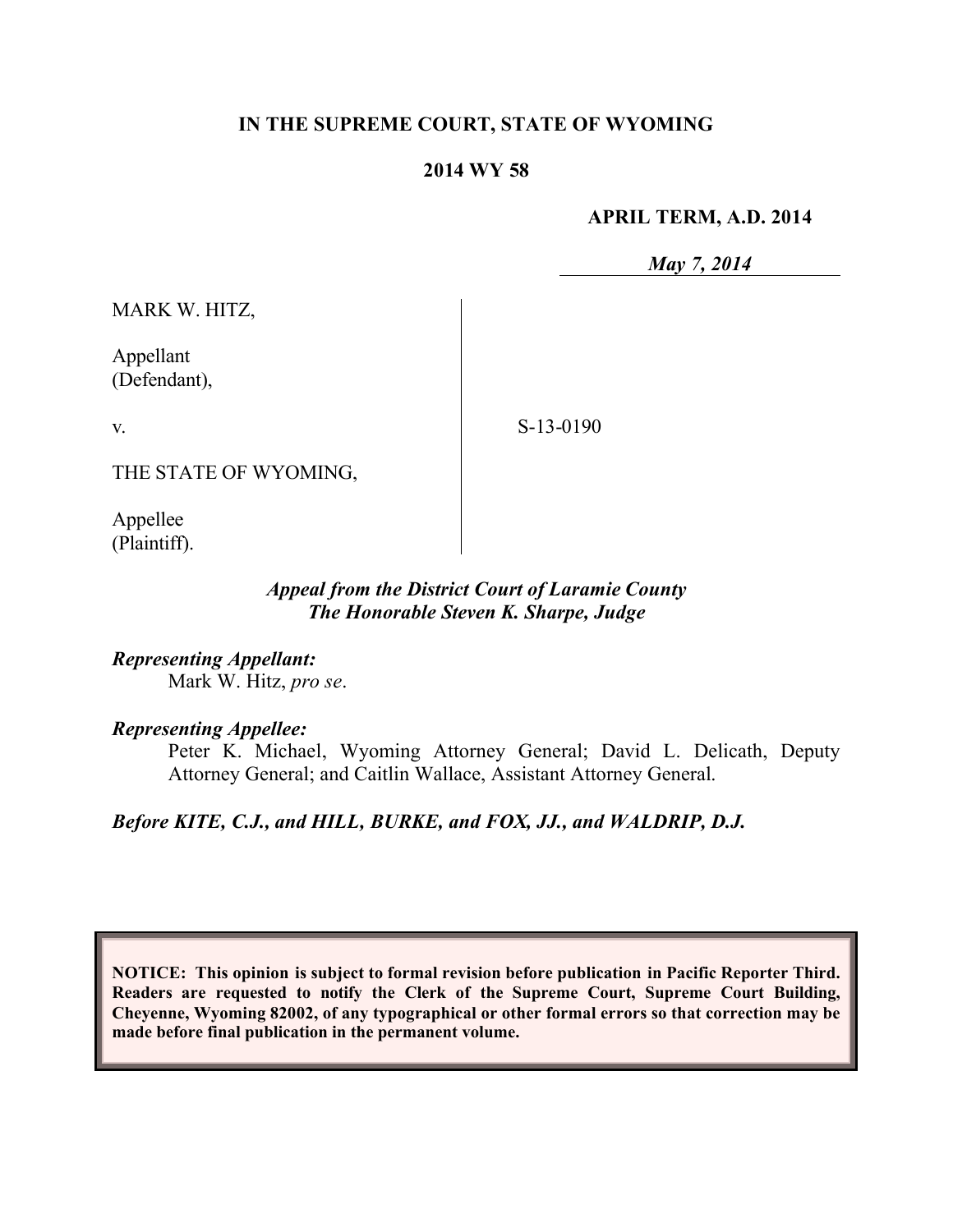# **HILL,** Justice.

[¶1] Mark Hitz was placed on probation for a felony larceny conviction, subject to placement in an adult community correctional facility. A little over a month after that placement, Hitz checked out of the facility and failed to return. Hitz pled guilty to felony escape from official detention, his probation was revoked, and he was sentenced on both the larceny and escape convictions.

[¶2] Approximately a year and a half after the district court reinstated Hitz's felony larceny sentence and imposed a sentence for the escape conviction, Hitz filed a combined Rule 35 motion for sentence reduction and motion for injunction. Through the motion for injunction, Hitz sought an order enjoining the Wyoming Board of Parole from interpreting Wyoming law in a manner that would preclude him from parole eligibility. The district court ordered that it lacked authority to rule on Hitz's Rule 35 motion on the ground that the motion was untimely, depriving the court of jurisdiction. The court also ruled that it lacked jurisdiction to review the Board of Parole's interpretation of Wyoming law or to consider Hitz's request for injunctive relief.

[¶3] We agree that the district court lacked jurisdiction to consider Hitz's combined motion. Because the district court lacked jurisdiction, this Court likewise is without jurisdiction to consider this appeal. The appeal is thus dismissed.

# **ISSUE**

[¶4] Hitz submitted a *pro se* appeal and did not include a statement of the issue. The State framed the issue on appeal as follows:

> After a criminal case concludes, district courts retain limited jurisdiction over the defendant. They can only consider the motions provided for in the Rules of Criminal Procedure and, for even these motions, the courts are restricted by the parameters the Rules establish. For example, a motion for sentence reduction must be filed within one year of sentencing. Did the district court properly deny Hitz's motion for sentence reduction as untimely and correctly deny his motion for lack of jurisdiction?

# **FACTS**

[¶5] On December 23, 2010, Hitz pled guilty to felony larceny and was sentenced to a prison term of four to six years. Hitz's prison sentence was suspended in favor of seven years of supervised probation, subject to the condition that he enroll in an adult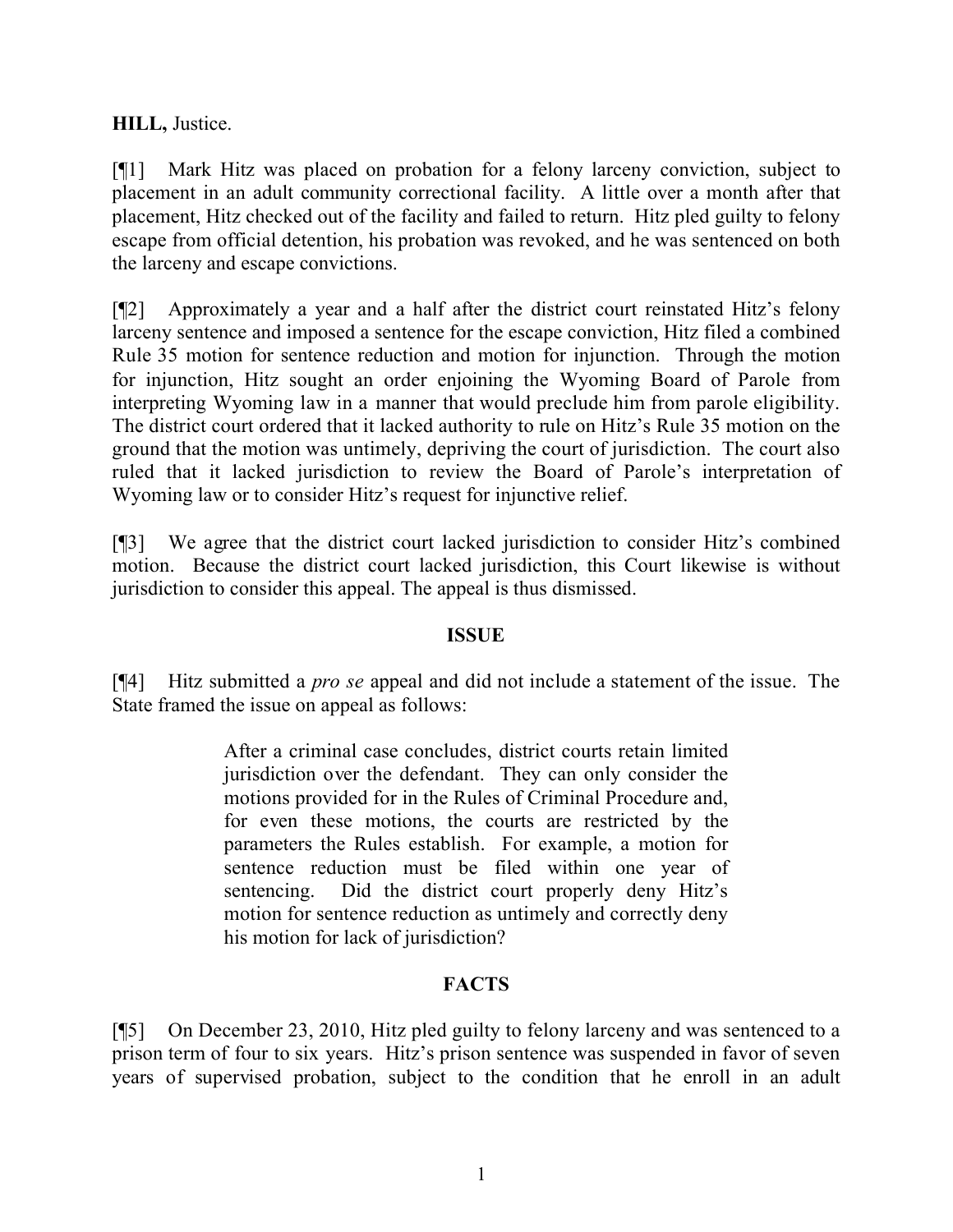community correctional facility, the Cheyenne Transitional Center (CTC), that he obey all CTC rules, and that he successfully complete the CTC program.

[¶6] On March 31, 2011, Hitz began serving his sentence. On May 11, 2011, Hitz signed out of the CTC to attend a group session, failed to return to the facility, and was thereafter charged with felony escape. Hitz pled guilty to the escape charge, and pursuant to a plea agreement, the district court revoked Hitz's probation and imposed the previously suspended four to six-year prison sentence. On the escape conviction, the court sentenced Hitz to a term of one to three years imprisonment, to run concurrent with the larceny sentence.

[¶7] On April 25, 2013, Hitz filed a document entitled "Motion for Sentence Reduction 35(a) and Motion for Injunction." Through his combined motion, Hitz asked the district court to reduce his sentence on the escape charge and to enjoin the Wyoming Board of Parole from interpreting Wyo. Stat. Ann. § 7-13-402(b)(ii), "[a] prisoner is not eligible for parole on a sentence if, while serving that sentence he has . . . escaped . . . from any institution," in a manner that would bar Hitz from being granted parole. The district court denied Hitz's motion for a sentence reduction, holding that the court lacked authority to consider the motion because Hitz filed it outside the one-year period allowed for sentence reduction motions. The court also ruled that it lacked jurisdiction to review the Board of Parole's statutory interpretation or to consider Hitz's motion for an injunction.

# **STANDARD OF REVIEW**

[¶8] Whether subject matter jurisdiction exists is a question of law that this Court reviews *de novo. Kurtenbach v. State*, 2012 WY 162, ¶ 10, 290 P.3d 1101, 1104 (Wyo. 2012); *Neidlinger v. State*, 2010 WY 54, ¶ 8, 230 P.3d 306, 308 (Wyo. 2010).

# **DISCUSSION**

### *A. Motion for Sentence Reduction*

[¶9] Motions to correct or reduce a sentence are governed by Rule 35 of the Wyoming Rules of Criminal Procedure, which provides:

> (a) *Correction.* -- The court may correct an illegal sentence at any time. Additionally the court may correct, reduce, or modify a sentence within the time and in the manner provided herein for the reduction of sentence.

> (b) *Reduction.* -- A motion to reduce a sentence may be made, or the court may reduce a sentence without motion,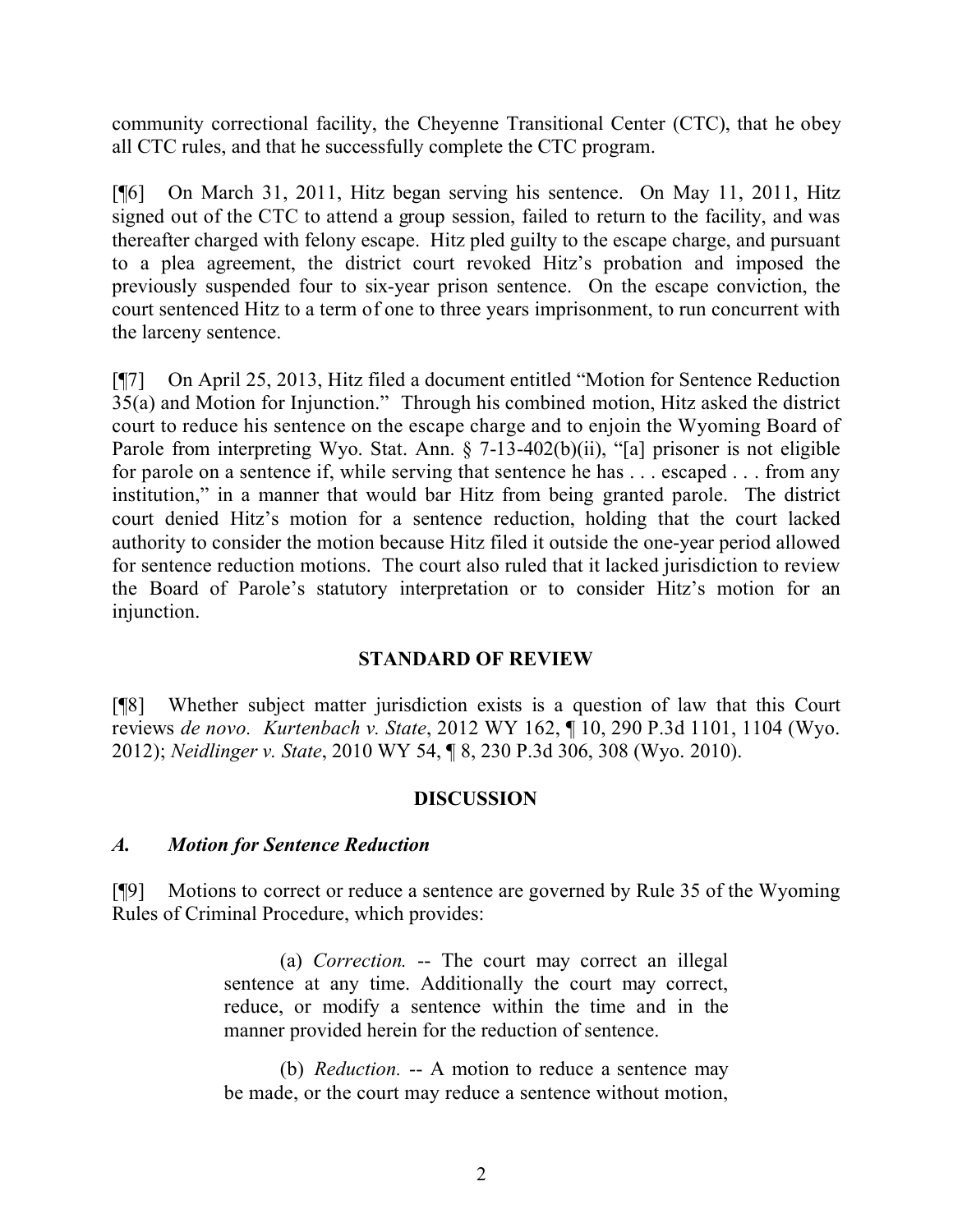within one year after the sentence is imposed or probation is revoked, or within one year after receipt by the court of a mandate issued upon affirmance of the judgment or dismissal of the appeal, or within one year after entry of any order or judgment of the Wyoming Supreme Court denying review of, or having the effect of upholding, a judgment of conviction or probation revocation. The court shall determine the motion within a reasonable time. Changing a sentence from a sentence of incarceration to a grant of probation shall constitute a permissible reduction of sentence under this subdivision. The court may determine the motion with or without a hearing.

W.R.Cr.P. 35.

[¶10] On November 17, 2011, the district court entered orders sentencing Hitz in accordance with the plea agreement by which Hitz pled guilty to felony escape and agreed to the revocation of his probation on his felony larceny conviction. Hitz did not appeal the sentencing orders.

[¶11] On April 25, 2013, Hitz filed his motion for sentence reduction. Hitz's motion was filed well after the one year time period allowed for a motion to reduce a sentence. This Court has held that "[i]f a motion to reduce a sentence is filed outside of the prescribed time limits, the district court is deprived of jurisdiction to hear the motion." *Tomlin v. State*, 2001 WY 121, ¶ 6, 35 P.3d 1255, 1256 (Wyo. 2001) (citing *Reese v. State*, 910 P.2d 1347, 1348 (Wyo.1996)). We thus agree with the district court that it was without jurisdiction to consider Hitz's motion for sentence reduction.

[¶12] In an effort to avoid the time restrictions on a motion for sentence reduction, Hitz contends on appeal that his motion was intended to be a motion to correct an illegal sentence. The record does not support this argument. Hitz's motion did not assert that the district court imposed an illegal sentence and was instead focused on the actions of the Wyoming Board of Parole. Moreover, through his motion, Hitz specifically requested a sentence reduction and cited "mitigating facts" to support the requested reduction, including his behavioral record while incarcerated, his institutional employment, his efforts at restitution, his enrollment in educational programs, and his completion of case plan requirements. The motion was presented as a motion for sentence reduction and not as a motion to correct an illegal sentence.

[¶13] The district court correctly concluded that it was without jurisdiction to rule on Hitz's motion for sentence reduction on the basis that the motion was filed outside the time limits prescribed by Rule 35(b).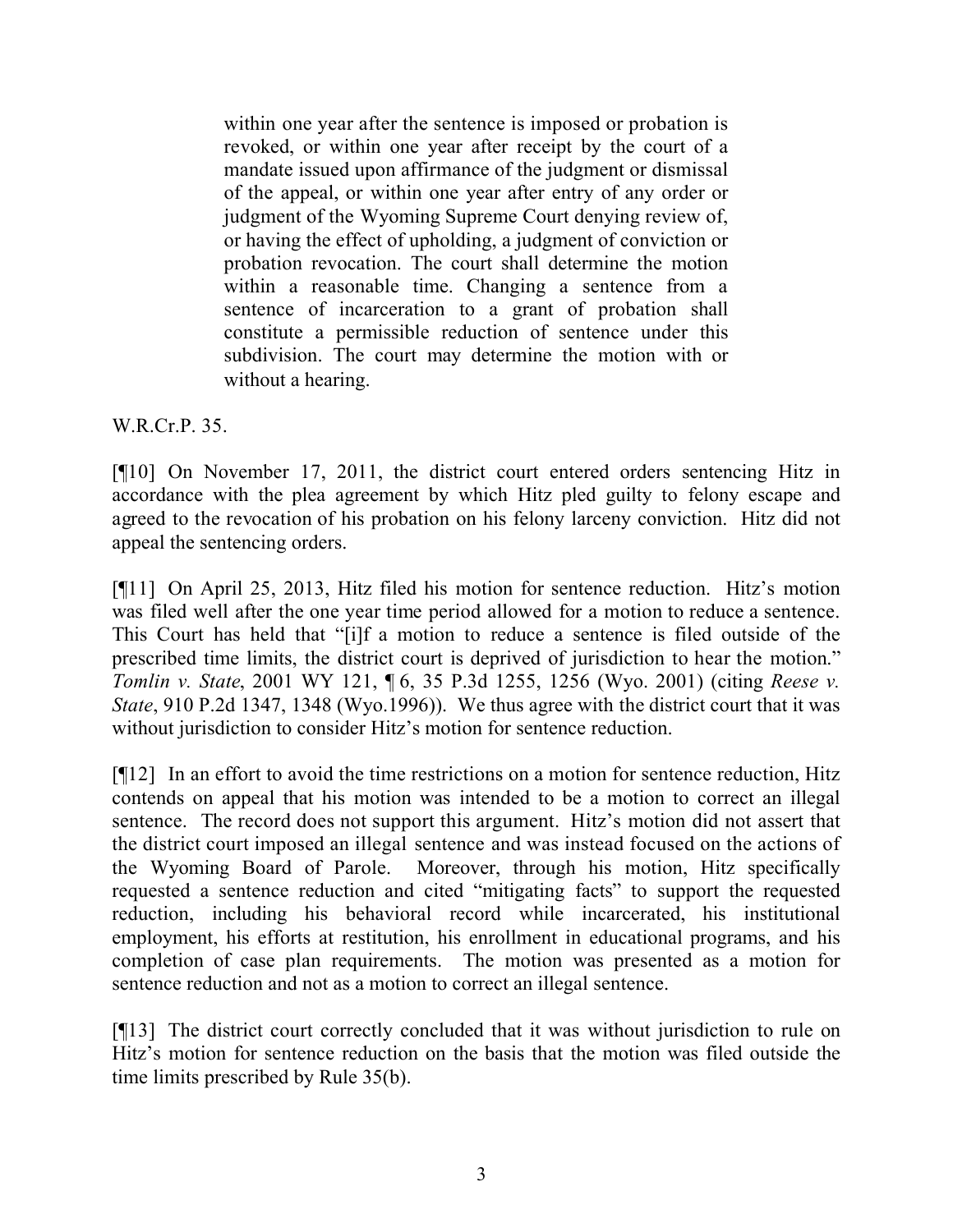# *B. Motion for Injunction*

[¶14] In his second request for relief under his combined motion, Hitz asked the district court to enjoin the Board of Parole from interpreting its statutory authority in a manner that would preclude Hitz from parole eligibility. We again agree with the district court that it was without jurisdiction to rule on Hitz's request for injunctive relief.

[¶15] We have held:

Once a defendant's conviction is final because he has exercised his right to appeal, or the time for appeal has expired, the district court no longer has authority over the case. The district court only has jurisdiction to act if the case has been remanded or if a specific, express exception conferring jurisdiction is created by a rule or statute.

*Kurtenbach*, ¶ 11, 290 P.3d at 1104 (quoting *Neidlinger*, ¶ 9, 230 P.3d at 308); *see also Lee v. State*, 2007 WY 81, ¶ 6, 157 P.3d 947, 949 (Wyo. 2007); *Nixon v. State*, 2002 WY 118, ¶ 13, 51 P.3d 851, 854 (Wyo. 2002).

[¶16] Hitz's motion for injunctive relief was not directed at correcting an illegality in the sentence entered by the district court, and was thus not a motion provided for by Rule 35(a). Nor is the motion one that is otherwise expressly provided for by rule or statute. The district court therefore properly ruled that it was without jurisdiction to consider the motion. *See Kurtenbach*, ¶ 13, 290 P.3d at 1104 (holding district court lacked jurisdiction to consider "Motion to Execute Sentence" because motion was not one to correct an illegal sentence or a motion otherwise expressly provided for by rule or statute); *Lee*, ¶ 6, 157 P.3d at 949 (holding district court lacked jurisdiction because "the document before the district court in this instance is not a vehicle for any recognized legal remedy under [the] rules").

[¶17] Because the district court lacked jurisdiction to rule on any part of Hitz's motion, this Court is likewise without jurisdiction to consider Hitz's appeal.

> Because the district court lacked subject matter jurisdiction to consider Kurtenbach's "Motion to Execute Sentence," this Court is without jurisdiction to consider this appeal. *See Neidlinger*, ¶ 10, 230 P.3d at 309 ("This Court enjoys no greater jurisdiction than the district court in such matters.").

*Kurtenbach*, ¶ 13, 290 P.3d at 1104.